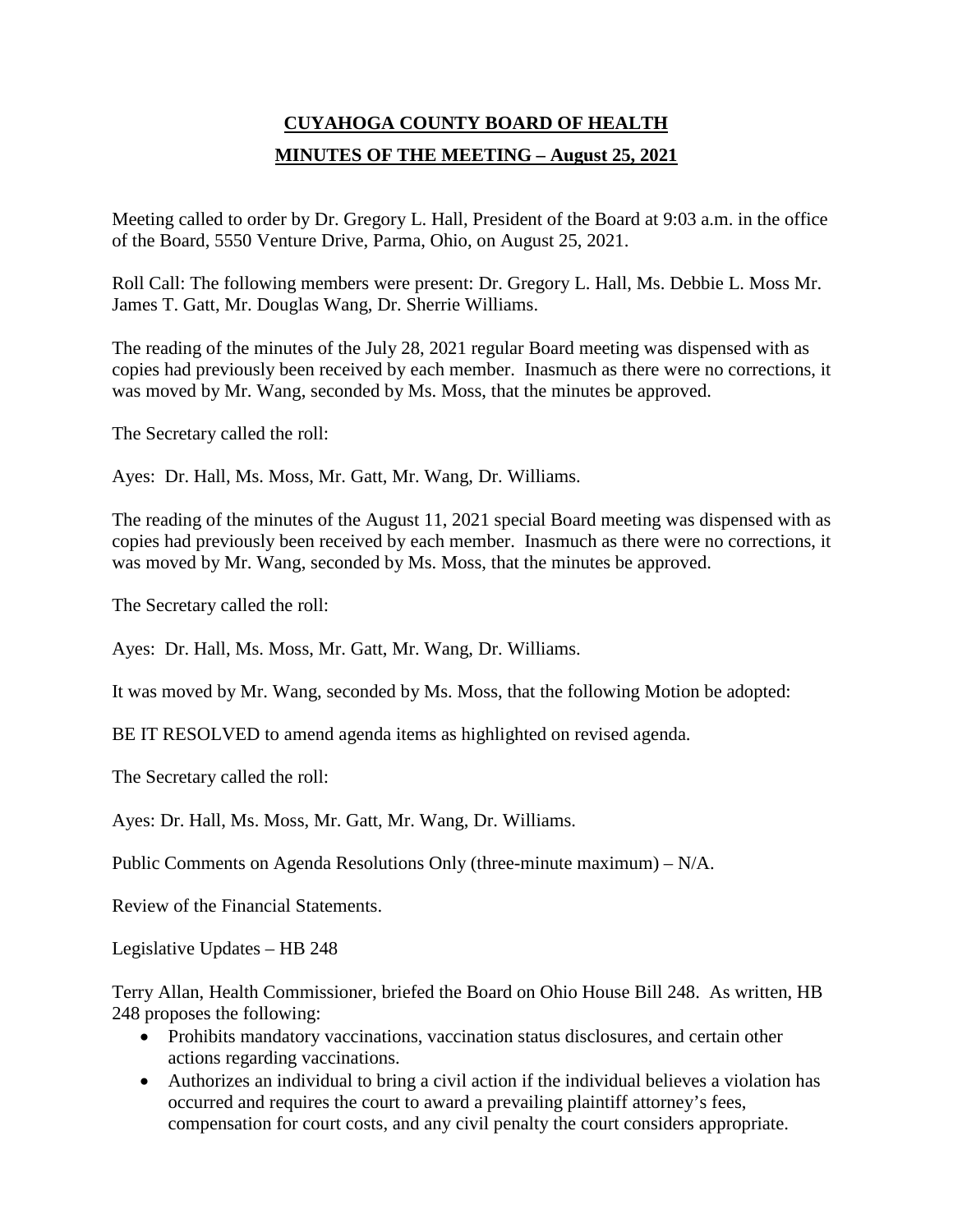If passed, this bill would have major negative health impacts on the community, including businesses and schools. Consequently, many schools, health departments, hospitals, businesses and chambers of commerce and the Governor expressed their opposition. We joined County Executive Armond Budish in submitting joint opposition testimony as well. No vote has been scheduled in the House of Representatives at this time and we will keep the Board posted going forward.

## Committee Reports – Finance Committee

Mr. Wang, Chair of the Finance Committee, provided a summary of the last two Finance Committee meetings held on July 28, 2021 and August 25, 2021 at which the Committee discussed the per capita rates for public health services for the upcoming year, 2022. Mr. Wang stated that the Committee reviewed rates and 2020 census data that were provided to the Committee by Judy Wirsching, CFO. Mr. Wang stated that the Committee recommendation is for a 10% rate increase each year in 2022 and 2023. A resolution to approve the per capita rates for both 2022 and 2023 is listed later in the agenda under Board Orders, Rules Fees or Regulations for consideration by the Board.

Approval of Resolutions/Motions:

# **REGULAR ACTIONS OF THE BOARD:**

It was moved by Dr. Hall, seconded by Ms. Moss, that the following RESOLUTION (2021-88) be adopted:

BE IT RESOLVED to issue an Intent to Deny the application for the proposed Valley Belt C&DD Facility.

The Secretary called the roll:

Ayes: Dr. Hall, Ms. Moss, Mr. Wang, Dr. Williams; Mr. Gatt abstained due to being a resident of the Village of Brooklyn Heights.

It was moved by Mr. Wang, seconded by Mr. Gatt, that the following RESOLUTION (2021-89) be adopted:

BE IT RESOLVED to authorize the Health Commissioner to accept additional 2019/2022 Personal Responsibility Education Program grant funding from the Ohio Department of Administrative Services in the amount of \$348,000.00 and extending the end of the term from October 31, 2021 through October 31, 2022 (Resolution 2019-128).

The Secretary called the roll:

Ayes: Dr. Hall, Ms. Moss, Mr. Gatt, Mr. Wang, Dr. Williams.

It was moved by Mr. Wang, seconded by Dr. Williams, that the following RESOLUTION (2021- 90) be adopted: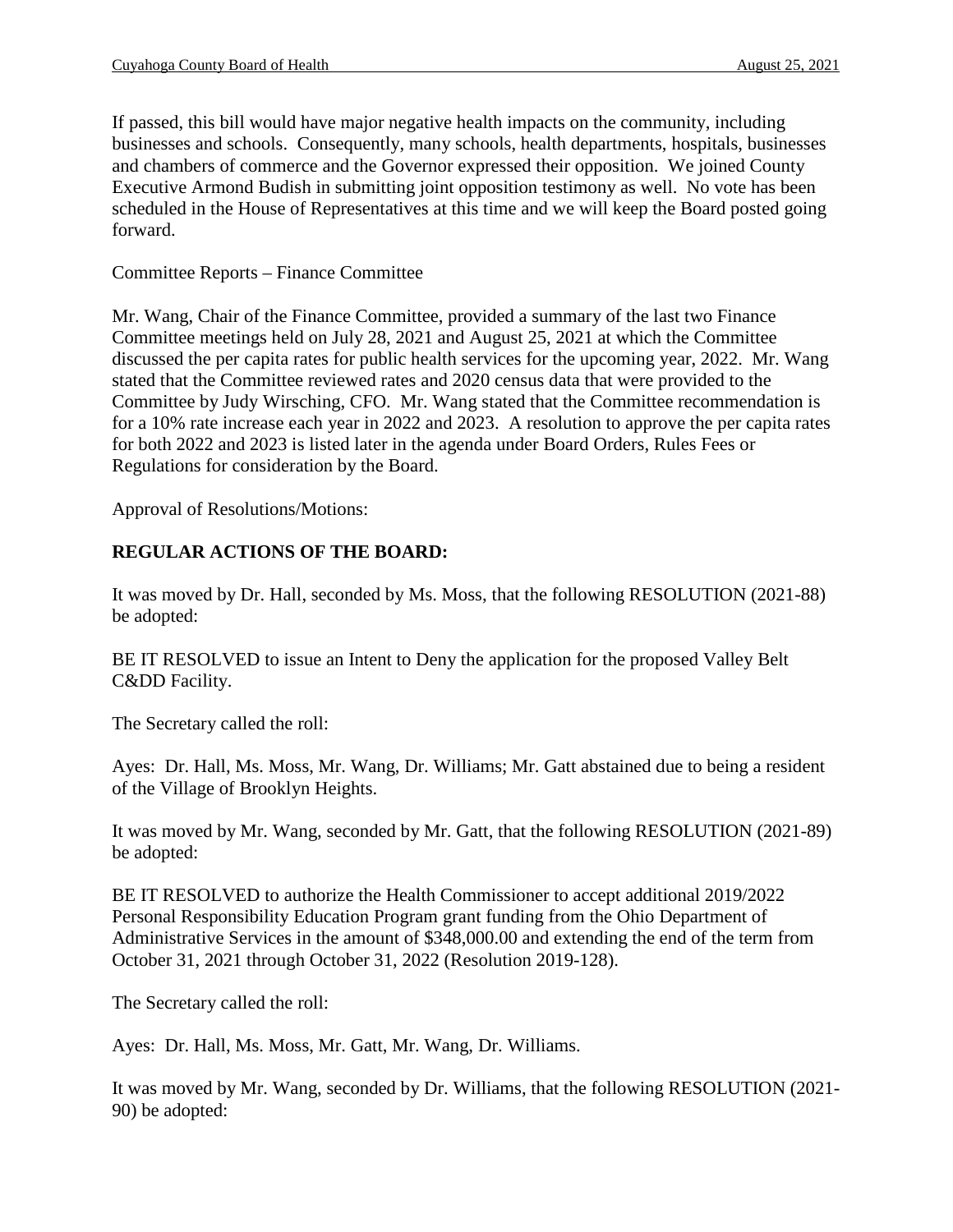BE IT RESOLVED to authorize the Health Commissioner to accept an amendment to the 2018/2021 HUD Lead Hazard Control grant award extending the end of the term from September 3, 2021 through December 26, 2021 (Resolution 2018-86).

The Secretary called the roll:

Ayes: Dr. Hall, Ms. Moss, Mr. Gatt, Mr. Wang, Dr. Williams.

It was moved by Mr. Gatt, seconded by Dr. Williams, that the following RESOLUTION (2021- 91) be adopted:

BE IT RESOLVED to authorize the Health Commissioner to enter into and execute a contract with Paragon CMS in an amount not to exceed \$78,565.00 for lead remediation work at 1422- 1428 Lakewood Avenue, Lakewood, Ohio 44107 (CRC 2021-67) (RFP 2021-02).

The Secretary called the roll:

Ayes: Dr. Hall, Ms. Moss, Mr. Gatt, Mr. Wang, Dr. Williams.

It was moved by Dr. Williams, seconded by Dr. Hall, that the following RESOLUTION (2021- 92) be adopted:

BE IT RESOLVED to authorize the Health Commissioner to enter into and execute a contract with Paragon CMS in an amount not to exceed \$31,597.00 for lead remediation work at 13913-13915 Mayfair Ave., East Cleveland, Ohio 44112 (CRC 2021-68).

The Secretary called the roll:

Ayes: Dr. Hall, Ms. Moss, Mr. Gatt, Mr. Wang, Dr. Williams.

It was moved by Dr. Williams, seconded by Ms. Moss, that the following RESOLUTION (2021- 93) be adopted:

BE IT RESOLVED to authorize the Health Commissioner to enter into and execute a contract with the City of Cleveland under the Public Health Emergency Preparedness grant from July 1, 2021 through June 30, 2022 in an amount not to exceed \$170,768.00. The In-kind match requirement is \$13,149.00.

The Secretary called the roll:

Ayes: Dr. Hall, Ms. Moss, Mr. Gatt, Mr. Wang, Dr. Williams.

It was moved by Ms. Moss, seconded by Mr. Wang, that the following RESOLUTION (2021- 94) be adopted:

BE IT RESOLVED to authorize the Health Commissioner to enter into and execute an addendum to the contract with Neighborhood Leadership Institute (NLI) under the Ohio Equity Institute grant to increase the amount to be paid to NLI from \$332,400.00 to \$418,240.00 and extending the end of the term from September 30, 2021 through December 31, 2021 (Resolution 2020-123).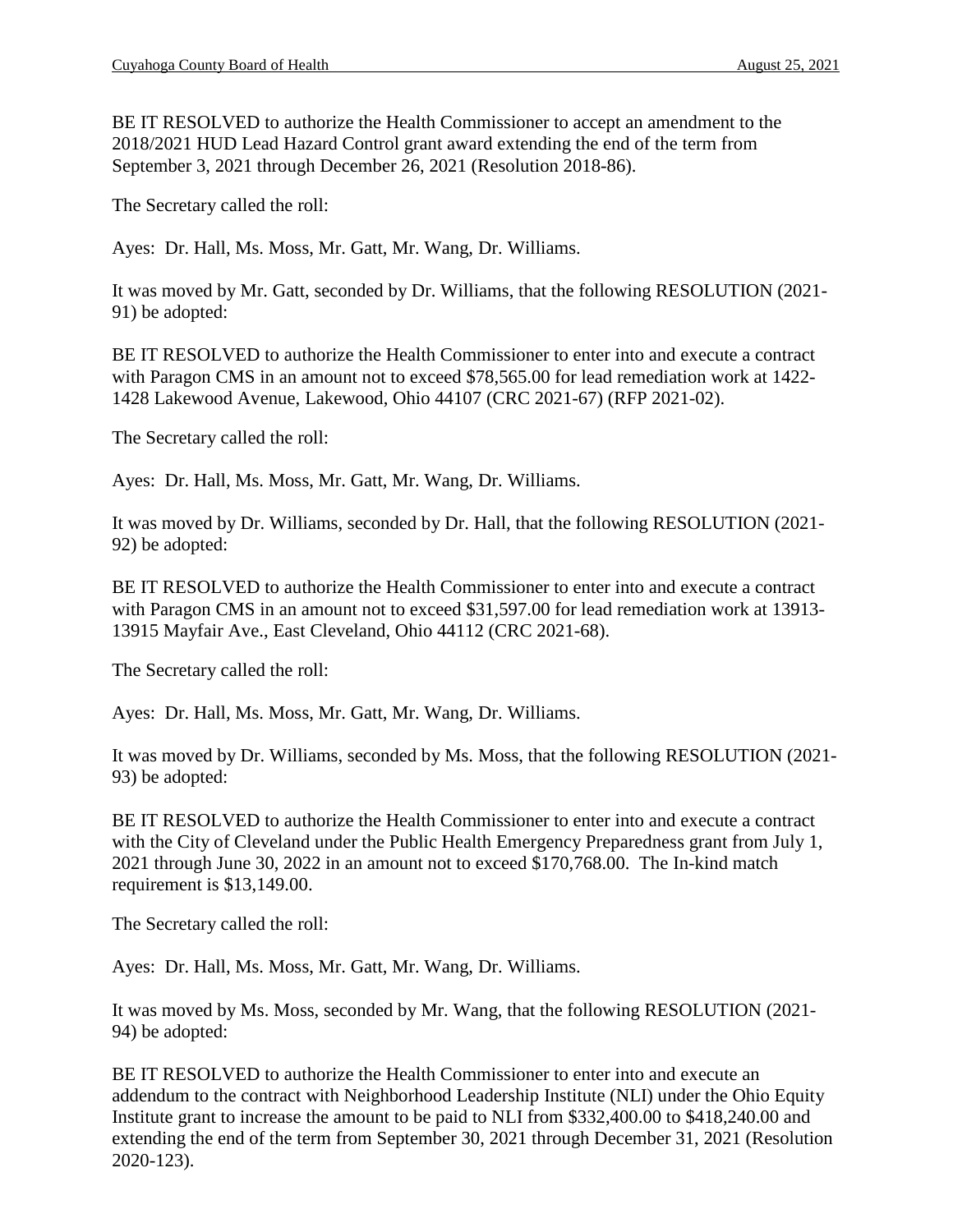The Secretary called the roll:

Ayes: Dr. Hall, Ms. Moss, Mr. Gatt, Mr. Wang, Dr. Williams.

It was moved by Mr. Wang, seconded by Dr. Williams, that the following RESOLUTION (2021- 95) be adopted:

BE IT RESOLVED to authorize the Health Commissioner to enter into and execute a contract with Case Western Reserve University under the Early Ages Healthy Stages grant from July 1, 2021 through December 11, 2021 in an amount not to exceed \$25,000.00.

The Secretary called the roll:

Ayes: Dr. Hall, Ms. Moss, Mr. Gatt, Mr. Wang, Dr. Williams.

It was moved by Mr. Gatt, seconded by Dr. Williams, that the following RESOLUTION (2021- 96) be adopted:

BE IT RESOLVED to authorize the Health Commissioner to enter into and execute an addendum to the contract with Case Western Reserve University (CWRU) under the Racial and Ethnic Approaches to Community Health grant to increase the amount to be paid to CWRU from \$201,692.00 to \$236,531.00 (Resolution 2021-17).

The Secretary called the roll:

Ayes: Dr. Hall, Ms. Moss, Mr. Gatt, Mr. Wang, Dr. Williams.

It was moved by Mr. Wang, seconded by Dr. Williams, that the following RESOLUTION (2021- 97) be adopted:

BE IT RESOLVED to authorize the Health Commissioner to enter into and execute a contract with an agency TBD under the Coronavirus Response Supplemental grant from September 1, 2021 through October 31, 2021 in an amount not to exceed \$166,000.00.

The Secretary called the roll:

Ayes: Dr. Hall, Ms. Moss, Mr. Gatt, Mr. Wang, Dr. Williams.

It was moved by Mr. Wang, seconded by Dr. Williams, that the following RESOLUTION (2021- 98) be adopted:

BE IT RESOLVED to approve the Health Commissioner's appointment of Hugh Blocksidge to the Sewage Treatment Systems Appeal Board pursuant to the requirements of §3718.11 of the Ohio Revised Code from September 1, 2021 through August 31, 2023. No exchange of funds.

The Secretary called the roll:

Ayes: Dr. Hall, Ms. Moss, Mr. Gatt, Mr. Wang, Dr. Williams.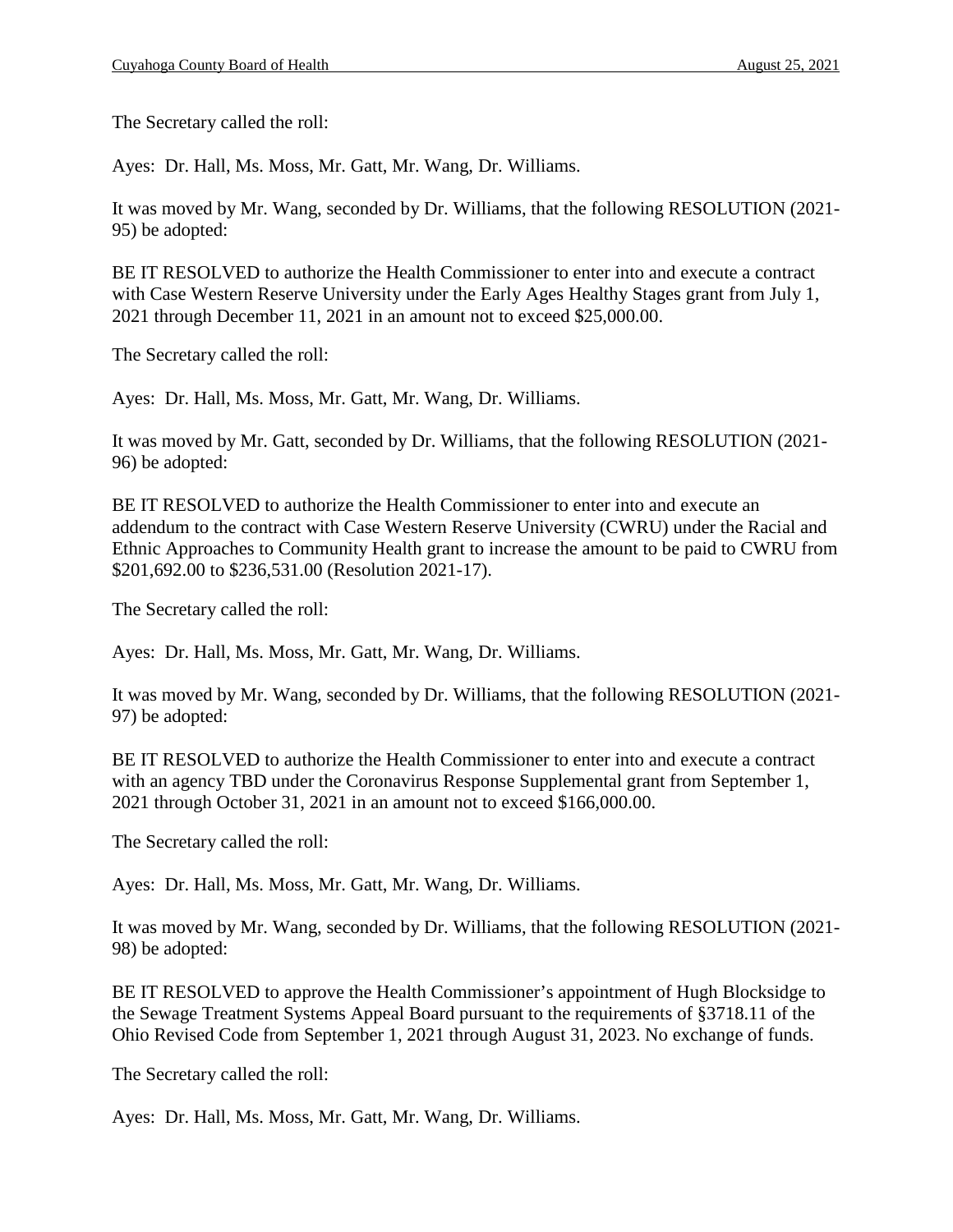It was moved by Mr. Gatt, seconded by Dr. Hall, that the following RESOLUTION (2021-99) be adopted:

BE IT RESOLVED to authorize payment for the contract and/or order with the following vendor:

| Vendor             | Amount      | Date       | Purpose             |
|--------------------|-------------|------------|---------------------|
| <b>ZED</b> Digital | \$20,890.00 | 01/01/2021 | Website Maintenance |

The Secretary called the roll:

Ayes: Dr. Hall, Ms. Moss, Mr. Gatt, Mr. Wang, Dr. Williams.

It was moved by Mr. Wang, seconded by Ms. Moss, that the following RESOLUTION (2021- 100) be adopted:

BE IT RESOLVED to approve Fall 2021 tuition assistance for the following employees at the amount approved on August 2, 2021 by the Tuition Assistance Review Committee:

| Gloria Agosto Davis, Grant Program Manager, PhD                  | $$3,262.00+books/fees$ |
|------------------------------------------------------------------|------------------------|
| Layla Lahoud, Grant Coordinator, MS                              | \$1,498.00             |
| Lori Quirino, Public Health Nurse, MSN                           | \$1,849.00             |
| Richard Stacklin, Data Analyst, MPH                              | \$2,095.00             |
| Clarence Williams, Disease Intervention Specialist, MPH \$464.00 |                        |

The Secretary called the roll:

Ayes: Dr. Hall, Ms. Moss, Mr. Gatt, Mr. Wang, Dr. Williams.

It was moved by Dr. Hall, seconded by Dr. Williams, that the following RESOLUTION (2021- 101) be adopted:

BE IT RESOLVED to adopt and approve the Maternity Licensure Application for Southwest General Health Center (ref. enclosed).

The Secretary called the roll:

Ayes: Dr. Hall, Ms. Moss, Mr. Gatt, Mr. Wang, Dr. Williams.

# **BOARD ORDERS, RULES, FEES OR REGULATIONS**

## **FIRST READING:**

It was moved by Dr. Hall, seconded by Mr. Wang, that the following RESOLUTION (2021-102) be adopted:

BE IT RESOLVED to amend the CCBH Provider Fees for clinical services effective, September 6, 2021, as an emergency measure (ref enclosed).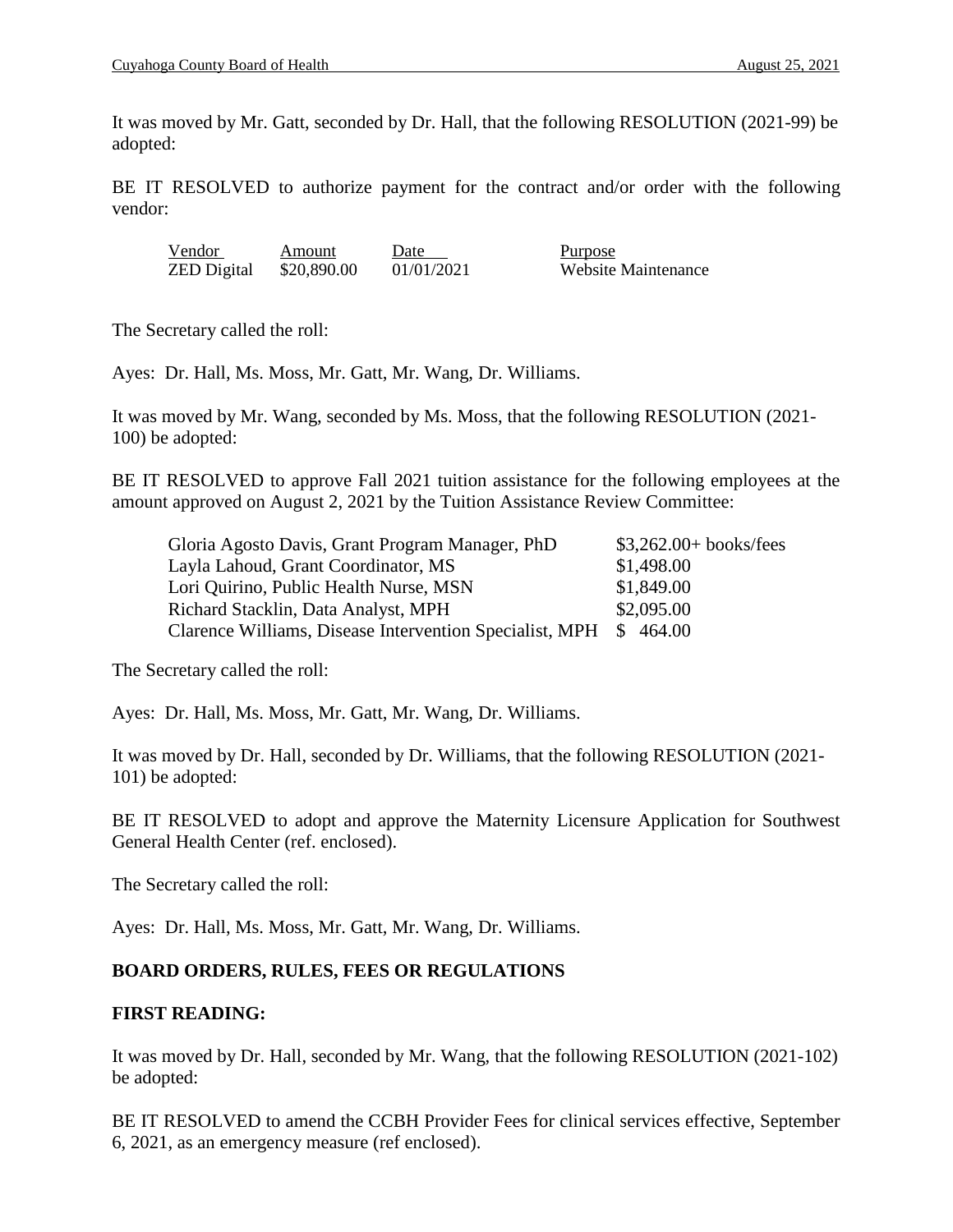The Secretary called the roll:

Ayes: Dr. Hall, Ms. Moss, Mr. Gatt, Mr. Wang, Dr. Williams.

It was moved by Mr. Wang, seconded by Dr. Williams, that the following RESOLUTION (2021- 103) be adopted:

BE IT RESOLVED to approve the per capita rate for Public Health Services for the calendar years 2022 and 2023, as an emergency measure.

The Secretary called the roll:

Ayes: Dr. Hall, Ms. Moss, Mr. Gatt, Mr. Wang, Dr. Williams.

## **SECOND READING:**

None

# **THIRD READING:**

None

It was moved by Mr. Gatt, seconded by Dr. Hall, that the following RESOLUTION (2021-104) be adopted:

BE IT RESOLVED that approval be given of the Consent Agenda as set forth in the attached schedules:

| Schedule A | <b>Appropriation Measures.</b>                 |
|------------|------------------------------------------------|
| Schedule B | Cash Transfers.                                |
| Schedule C | Routine Personnel Actions.                     |
| Schedule D | Employee Training and Travel Expenses.         |
| Schedule E | Approval of Vouchers. (Available upon request) |
| Schedule F | CRC Report and Other Contracts.                |

The Secretary called the roll:

Ayes: Dr. Hall, Ms. Moss, Mr. Gatt, Mr. Wang, Dr. Williams.

Health Commissioner's Report – 10:14 a.m. – 10:46 a.m. (1) COVID-19 Response Update (10:14 a.m. – 10:46 a.m.)

During the Health Commissioner's Report, members of the Board inquired as to the the current COVID-19 vaccination rates of CCBH employees and discussed the requirement of COVID-19 vaccinations for all employees as CCBH continues to lead the community in the COVID-19 Pandemic Response efforts. The members of the Board desired policy development and implementation requiring COVID-19 vaccination for all employees with rare exception provided as appropriate for religious and/or disability objections. Following the Health Commissioner's Report, Dr. Hall, President of the Board, presented the following resolution for consideration by the Board: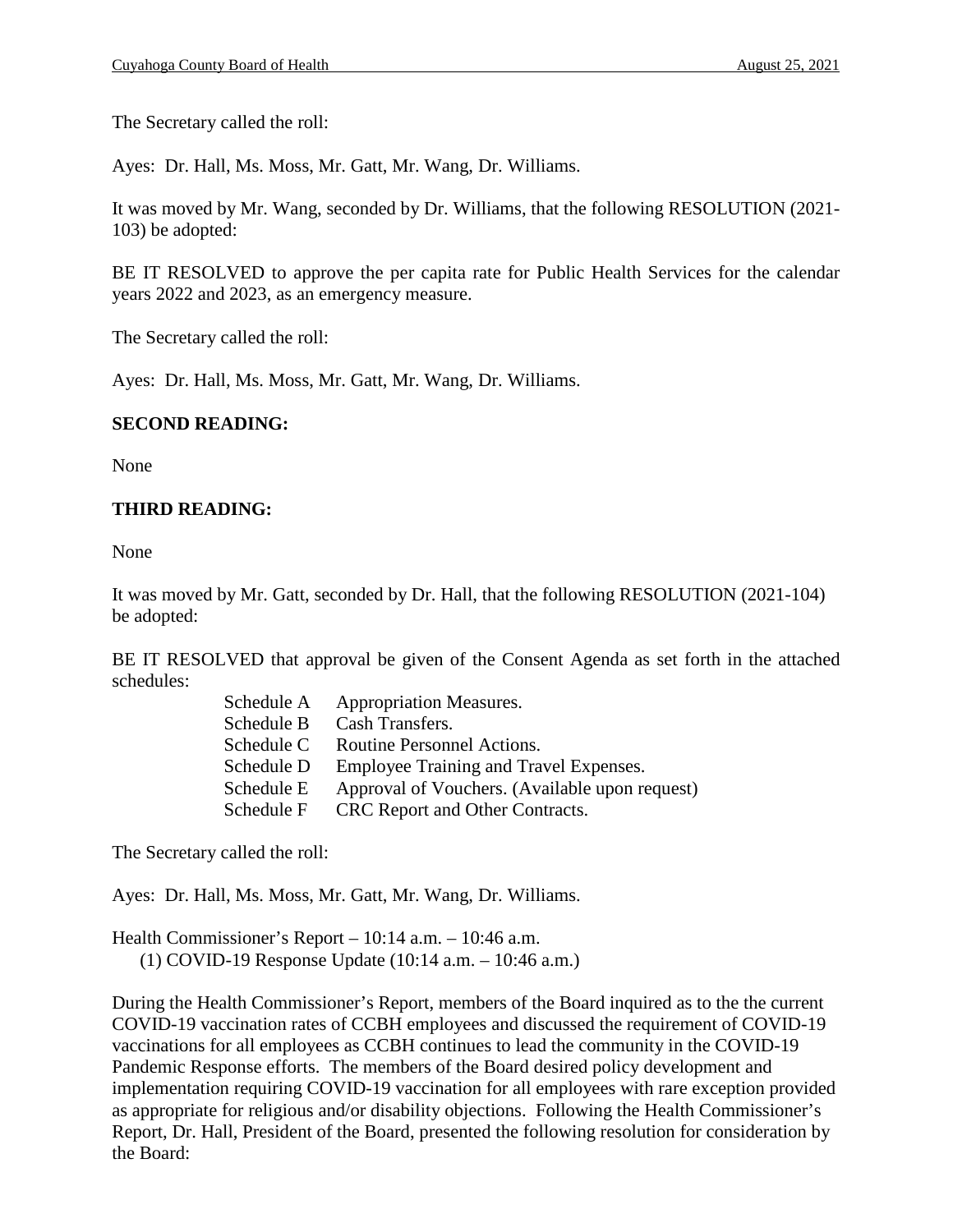Thereupon, it was also moved by Mr. Wang, seconded by Mr. Gatt, that the following RESOLUTION (2021-105) be adopted:

BE IT RESOLVED to direct the Health Commissioner to develop and implement a policy requiring COVID-19 vaccinations for all CCBH staff, with reasonable accommodations for religious and disability related objections, as appropriate.

The Secretary called the roll:

Ayes: Dr. Hall, Ms. Moss, Mr. Gatt, Mr. Wang, Dr. Williams.

Public and Staff Comments (three-minute maximum) – N/A.

It was moved by Ms. Moss, seconded by Dr. Williams, that pursuant to Resolution 1993-43 and O.R.C. Sec 121.22 the Board Adjourn to Executive Session to discuss personnel issues.

The Secretary called the roll:

Ayes: Dr. Hall, Ms. Moss, Mr. Gatt, Mr. Wang, Dr. Williams.

Executive Session began at 11:00 a.m.

Executive Session ended at 11:33 a.m.

Miscellaneous Business –

Thereupon, it was also moved by Ms. Moss, seconded by Dr. Williams, that the following RESOLUTION (2021-106) be adopted:

BE IT RESOLVED to accept the resignation of General Counsel Patricia Conti, which resignation is effective at the close of business on December 31, 2021, as set forth in her July 29, 2021 letter to Board President Dr. Hall and to authorize and direct Health Commissioner Allan to meet with Ms. Conti regarding preparation for Ms. Conti's departure from Board employment, including any paid leave, and the transition to a successor to the General Counsel position.

The Secretary called the roll:

Ayes: Dr. Hall, Ms. Moss, Mr. Gatt, Mr. Wang, Dr. Williams.

Thereupon, it was also moved by Mr. Gatt, seconded by Ms. Moss, that the following RESOLUTION (2021-107) be adopted:

BE IT RESOLVED to appoint Sheryl Fleury as Interim Administrative Services Supervisor of the Epidemiology, Surveillance, and Informatics Service Area at a salary of \$34,185.58 annually with a one-time lump sum payment of 3% (\$1,025.57) for an interim duration of up to four months, effective August 30, 2021.

The Secretary called the roll:

Ayes: Dr. Hall, Ms. Moss, Mr. Gatt, Mr. Wang, Dr. Williams.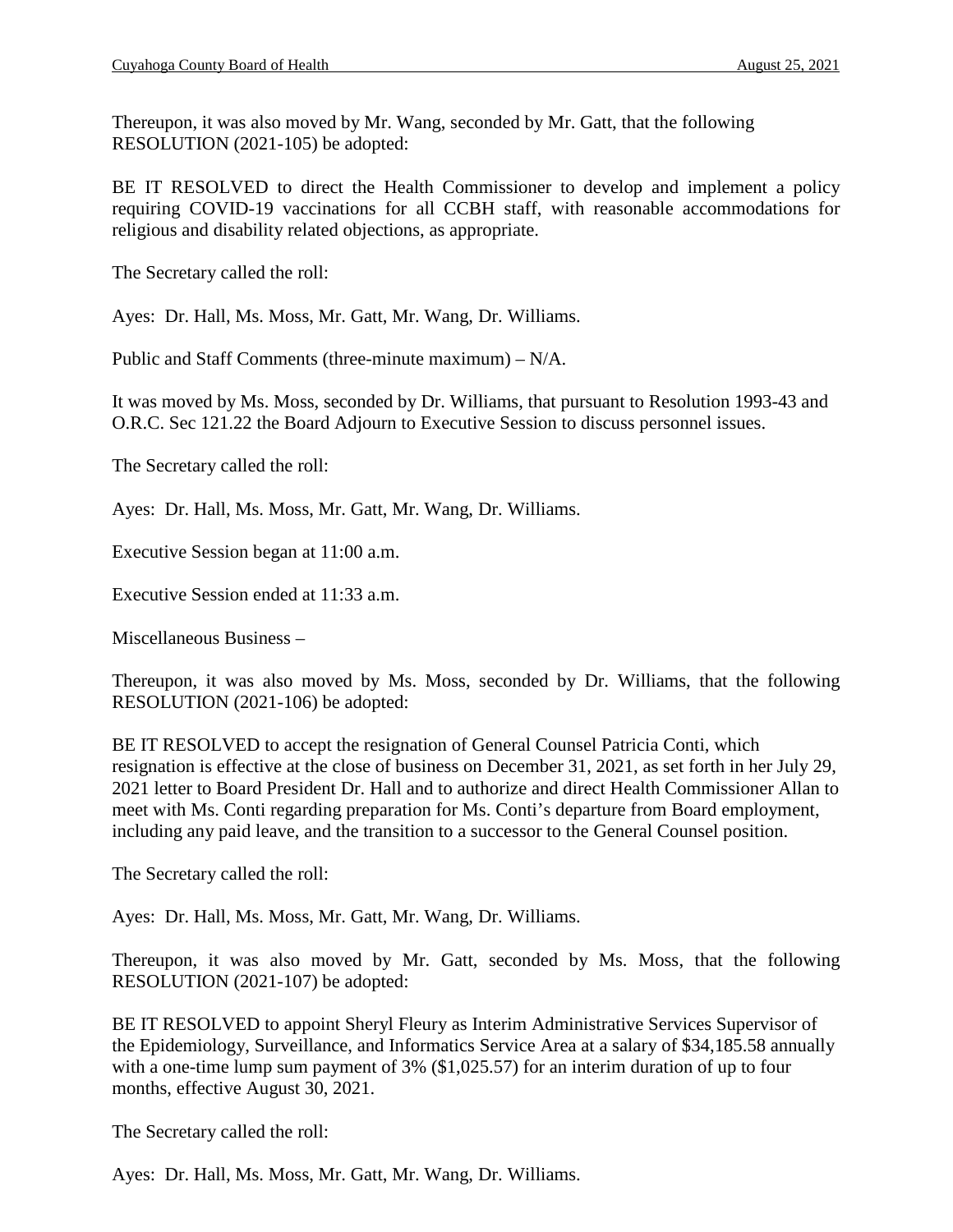Thereupon, it was moved by Mr. Gatt, seconded by Dr. Hall, that the following Motion be adopted:

BE IT RESOLVED that the meeting be adjourned at 11:35 a.m.

The Secretary called the roll:

Ayes: Dr. Hall, Ms. Moss, Mr. Gatt, Mr. Wang, Dr. Williams.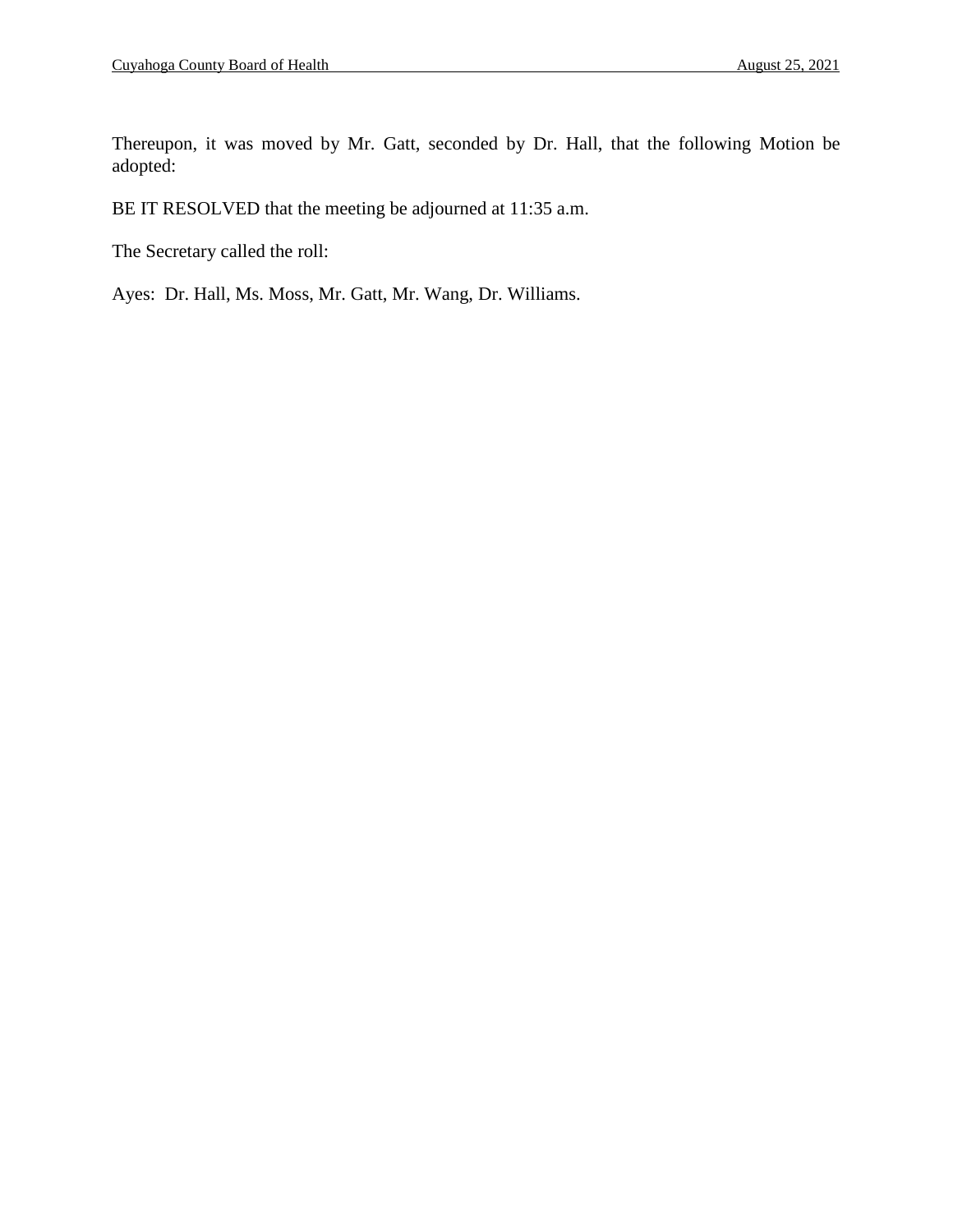# **SCHEDULE A APPROPRIATION MEASURES**

- 1. Establish Budgets
	- A. Establish a budget for the 2021/2022 Reproductive Health and Wellness grant in the amount of \$190,000.00 (ref. enclosed).
- 2. Budget Revisions
	- A. Budget revision in the 2020/2021 Ending the HIV Epidemic A Plan (EtHE) grant to decrease the budget by \$462,664.41 (ref. enclosed)
	- B. Budget revision in the 2020/2022 Green Umbrella grant to increase the budget by \$10,000.00 (ref. enclosed).
	- C. Budget revision in the 2020/2021 Ryan White Budge HIV/AIDS Program Part A COVID-19 Response grant to redistribute \$131.86 (ref. enclosed).
	- D. Budget revision in the 2020 COVID-19 Vaccine Equity Supplemental (VE21) grant to redistribute \$170,134.00 (ref. enclosed).
	- E. Budget revision in the 2020 COVID-19 Response Testing grant to increase budget 1,000,000.00 (ref. enclosed).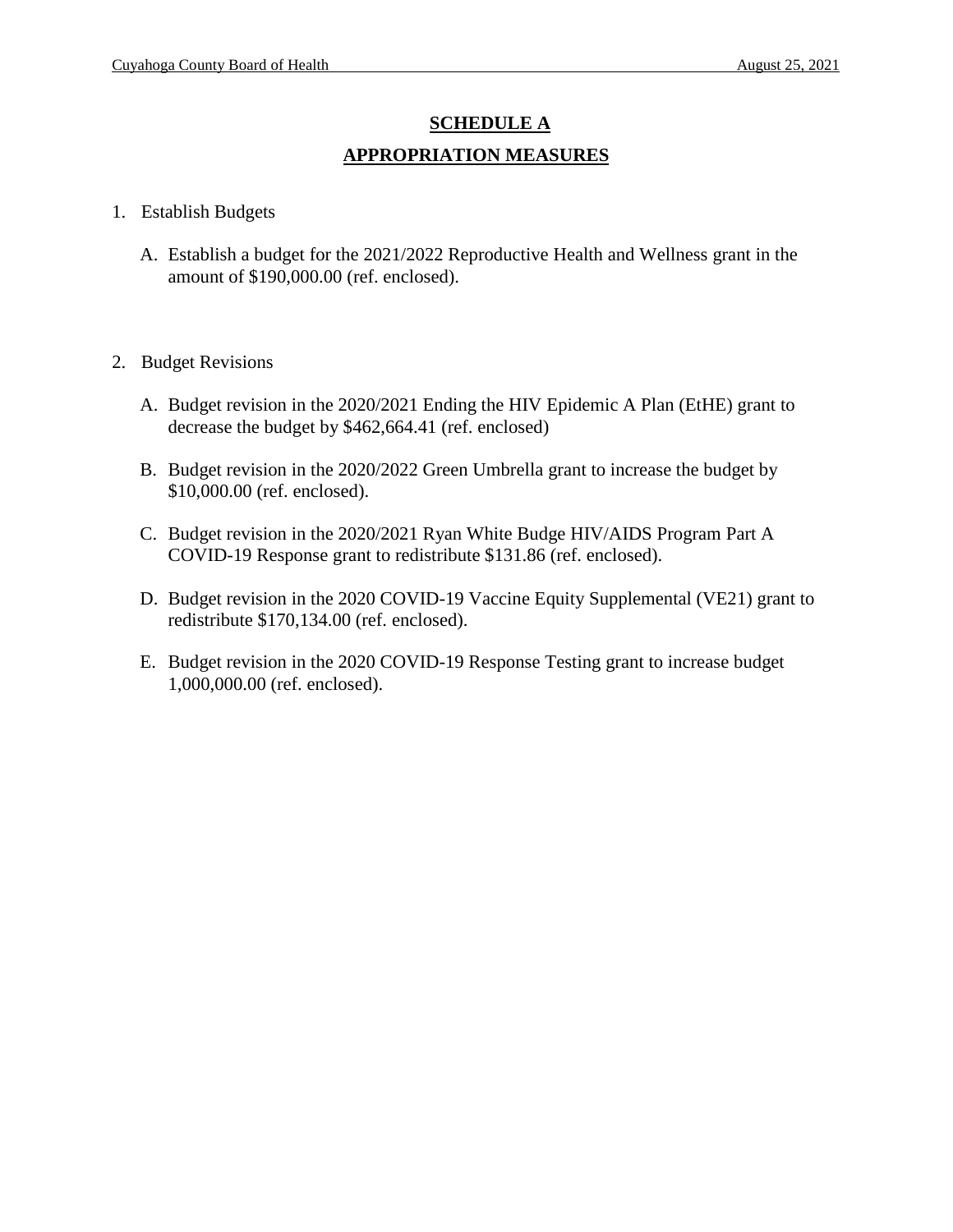# **SCHEDULE B CASH TRANSFERS**

1. Operating Transfers

None

2. Residual Equity Transfers

None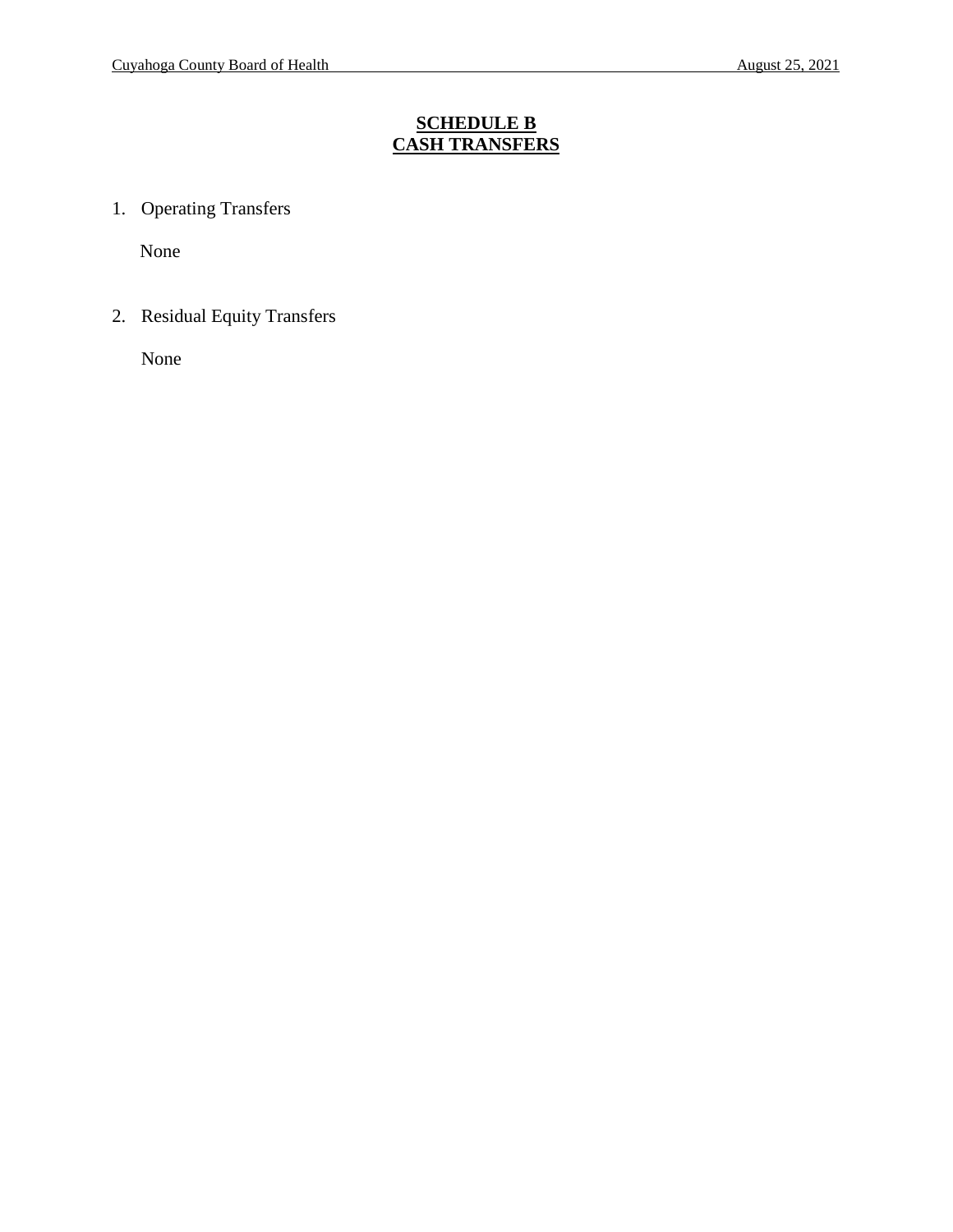### **SCHEDULE C ROUTINE PERSONNEL ACTIONS**

Unless otherwise specifically indicated, said appointments shall be effective as of the beginning of the next pay period following completion and satisfaction of any post offer requirements and signature as determined by the Director of Organizational Development.

Ratify Appointment(s):

- A. Margaret Case, Sanitarian in Training, Grade C, \$41,149.00 annually, effective September 13, 2021.
- B. Kara Ameling, Sanitarian in Training, Grade C, \$41,149.00 annually, effective September 13, 2021.

Appointment(s):

A. TBD, Communicable Disease Investigator, Grade D, \$46,991.00 annually.

Promotion(s):

- A. Somer Walker, Grant Coordinator, Grade C, \$41,149.00 annually, effective September 13, 2021.
- B. Brittanie Evans, Sanitarian, Grade D, \$46,991.00 annually, effective August 30, 2021.
- C. Brittani Flory, PHN Program Manager, Grade E, \$53,968.00 annually, effective September 13, 2021.

Increase in Hours:

A. Barbara Manley, Public Health Nurse 3, from 65 hours bi-weekly, \$44,692.83 annually to 70 hours bi-weekly, \$48,130.74 annually effective August 23, 2021.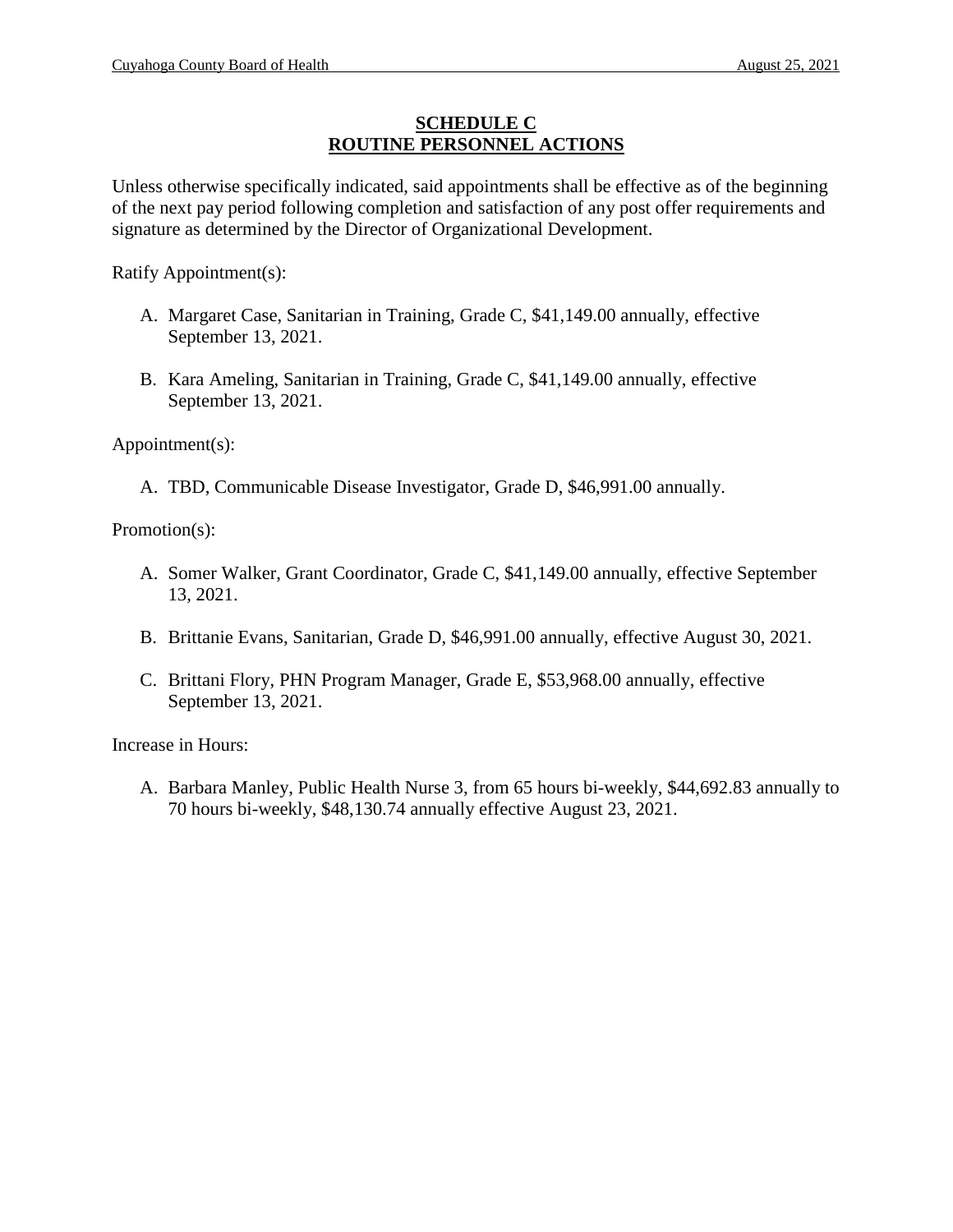## **SCHEDULE D EMPLOYEE TRAINING AND TRAVEL EXPENSES**

#### **Administration**

None

Environmental Public Health

None

#### Epidemiology, Surveillance and Informatics

a. ESI staff funded through the PHEP grant to regional and statewide grant project related meetings, trainings and events July 1, 2021 through June 30, 2022 - Lake, Summit, Portage, Geauga, Ashtabula, Lorain, Franklin, Fairfield, Medina and Hamilton counties.

#### Prevention and Wellness

a. Melissa Kolenz and Danielle LeGallee to Transforming Care Conference on LGBTQ and HIV Health Equity October 13-15, 2021 – Columbus.

\*Professional education under ONA contract.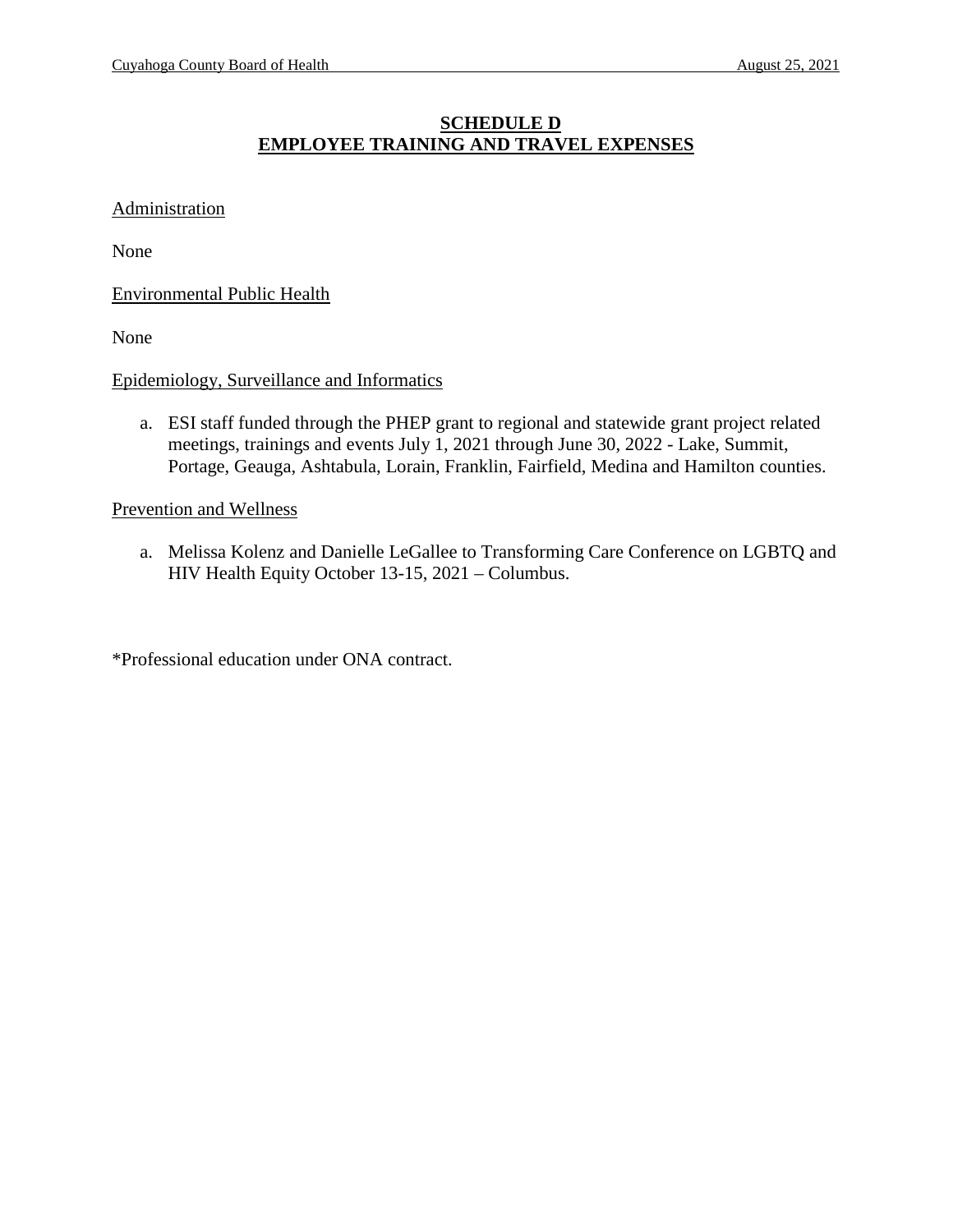#### **SCHEDULE F CRC REPORT AND OTHER CONTRACTS**

#### A. CRC Report

1. August 3, 2021 Meeting (ref. enclosed):

Tabled Items

CRC 2021-64: Contract - Paramount Insurance Company

CRC 2021-67: Lead Remediation - 1422-28 Lakewood Ave. - RFP #2021-02

Recommendations For Board Approval

CRC 2021-68: Paragon CMS - \$31,597.00

Contract Authorizations

CRC 2021-69: Paragon CMS - \$21,848.00

Contract Approvals

CRC 2021-70: Addendum - TNT Construction and Contracting Company - to increase the amount from \$20,000.00 to \$20,499.00

| $CRC 2021-71$ : Addendums -         | <b>From</b> | To.         |
|-------------------------------------|-------------|-------------|
| Better Health Partnership (2021-10) | \$75,541.00 | \$79,541.00 |
| Conceptual Geniuses (CRC 2020-137)  | \$ 7,000.00 | \$10,000.00 |

2. August 17, 2021 Meeting (ref. enclosed):

Tabled Items

CRC 2021-64: Contract - Paramount Insurance Company

CRC 2021-76 9955 Edgerton Rd. North Royalton, Ohio 44133

CRC 2021-77 27264 Sprague Rd. Olmsted Township, Ohio 44138

Recommendations For Board Approval

CRC 2021-67: Paragon CMS - \$78,565.00

Contract Authorizations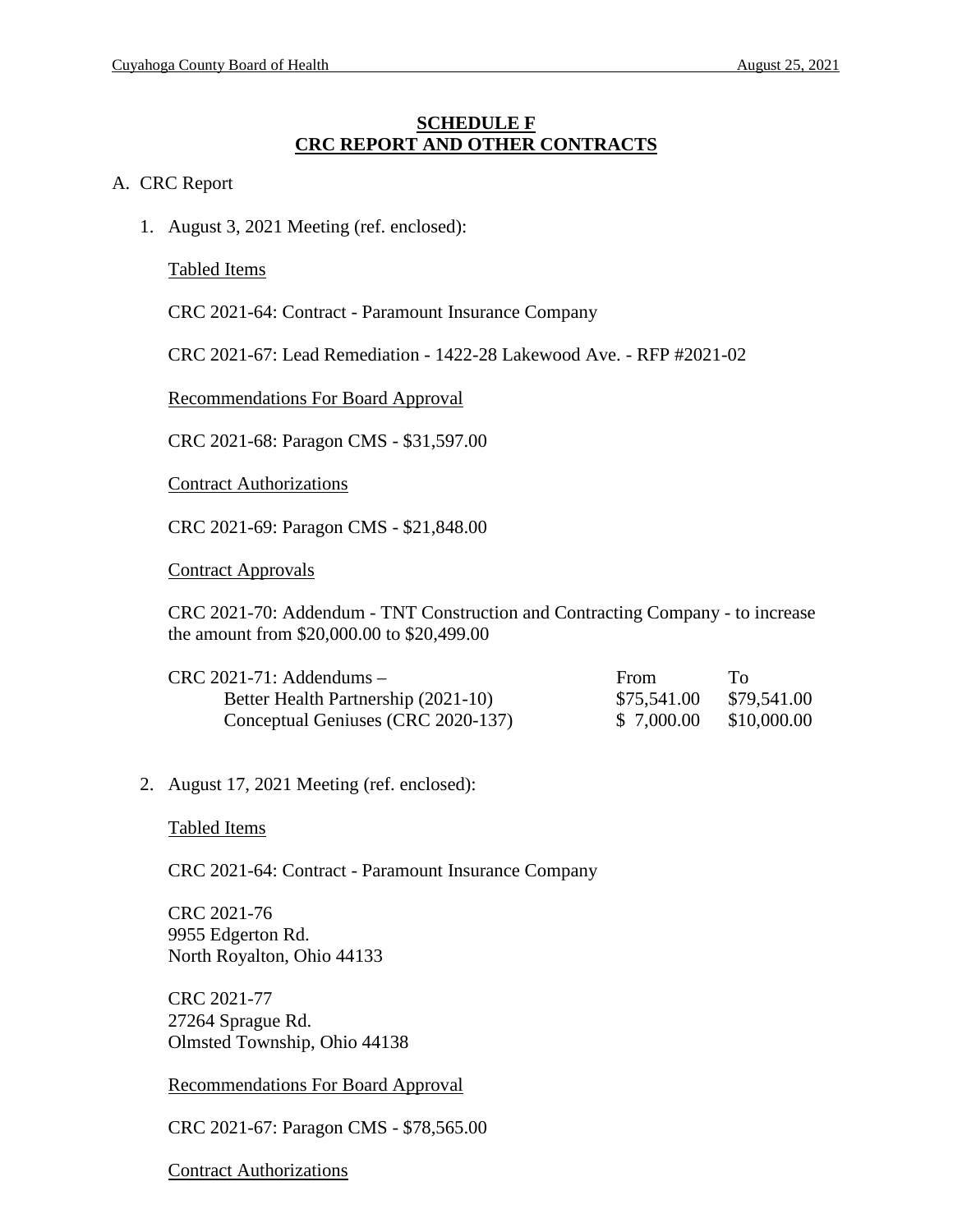CRC 2021-72: Paragon CMS - \$12,555.00

CRC 2021-73: Green Home Solutions - \$4,700.00

CRC 2021-74: American Builders and Applicators - \$10,525.00

CRC 2021-75: Paragon CMS - \$15,633.00

Contract Approvals

CRC 2021-78: Addendum - Heidi Harris - to increase the amount paid from \$11,800.00 to \$16,513.50

#### Revenue Generating Agreements

CRC 2021-79: Ohio Department of Health - CCBH clinic BCCP provider - amount to be received is based on the ODH reimbursement schedule

CRC 2021-80: Addendum - Brooklyn City School District - to increase the amount from \$133,900.00 to \$142,125.00

B. Other Contracts